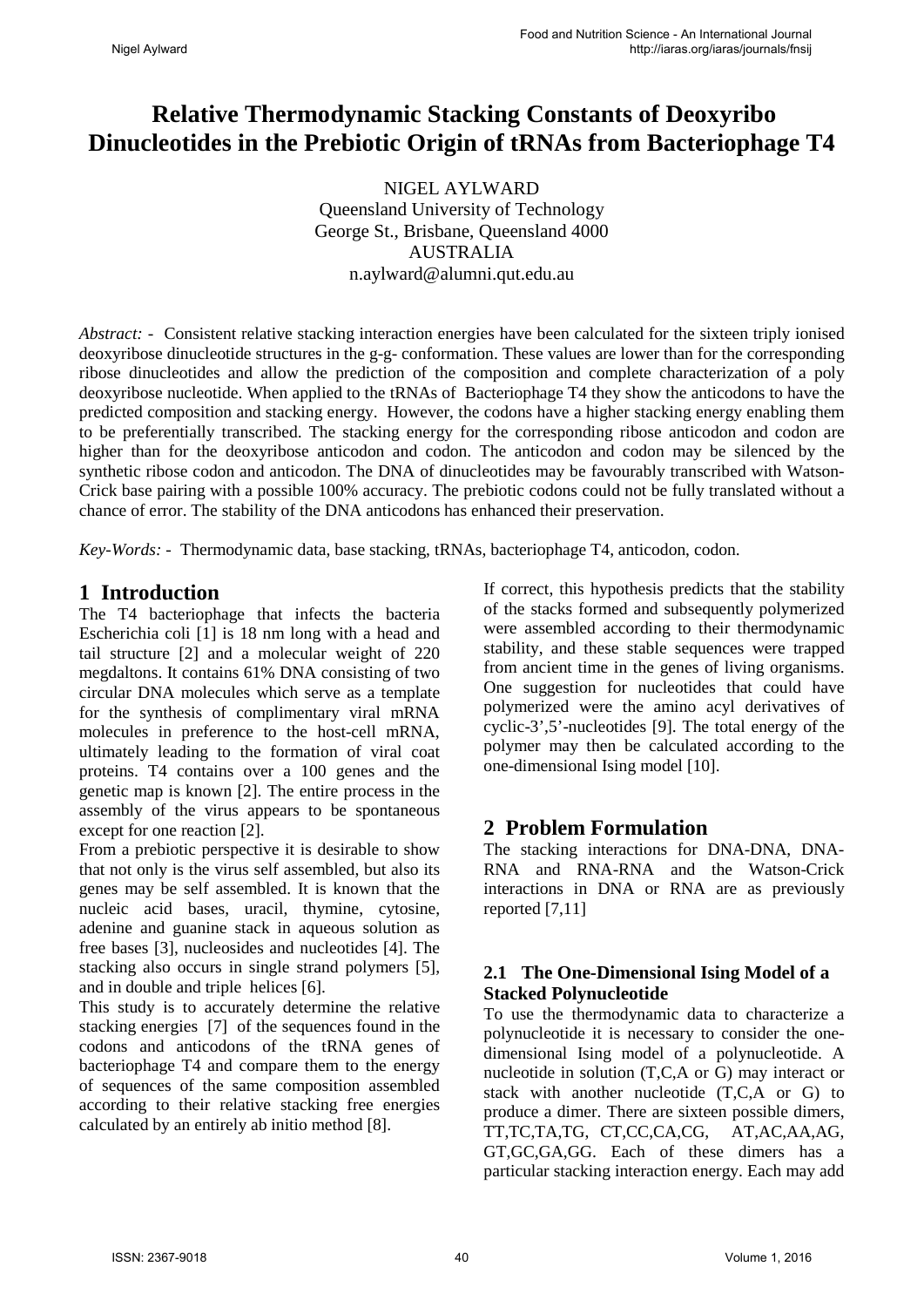a further nucleotide from solution to form a trimer. e.g. TTC. The last interaction also has a specific interaction energy which depends on the attacking base of the dimer being a T and the final base being a C. In this model the single nucleotides are always free in solution, whereas the dimers, trimers, oligomers or polymers are always stacked in a fairly rigid conformation. There are not any conformational degrees of freedom as in the rotational isomeric theory [12][13]. However, the energy of the polynucleotide contains interlocking terms, which depend on the particular bases present in at least two neigbouring monomer units,

$$
U(\Phi 1, \Phi 2, \dots \Phi n) = \Sigma U(\Phi k-1, \Phi k) \qquad (1)
$$

where, Φk characterizes the interaction of the kth nucleotide unit [12]. Consequently, the polynucleotide represents a statistical system which cannot be divided into elements with mutually independent states, and thus is a cooperative system [12-14]. The interaction partition function (the sum of the statistical weights of the interaction states) of an individual chain, has the form,

$$
Z = \sum \sum \dots \dots \sum e -U(\Phi1, \Phi2, \dots \Phi n) / kT
$$
  
\n
$$
\Phi1 \Phi2 \qquad \Phi n
$$
 (2)

In this, summation is carried out over all 4 interactions of each nucleotide unit. If the free energy of the polynucleotide has the form [12], then,

$$
Z = \sum \sum \dots \sum \prod_{k=1}^{n} g(\Phi k - 1, \Phi k)
$$
  
\n
$$
\Phi1 \Phi2 \qquad \Phi n \qquad k=1
$$
  
\nwhere,  $g(\Phi k - 1, \Phi k) = e - U(\Phi k - 1, \Phi k) / kT$  [3]

In the polynucleotide all the monomer units have identical sets of interactions, Φ1, Φ2, Φ3, Φ4 for any values of k. Therefore all the quantities  $g(\Phi k-1)$ , Φk) assume identical values of (g( $Φ(α)$ ,  $Φ(β)$ ), which are independent of k (where  $\alpha$ ,  $\beta$ =1,2,3,4), and thus may be considered as the elements of a certain matrix,

$$
G = \begin{vmatrix} g(\Phi(1), \Phi(1)) & \dots & g(\Phi(1), \Phi(4)) \\ \vdots & \vdots & \vdots \\ g(\Phi(4), \Phi(1)) & \dots & g(\Phi(4), \Phi(4)) \end{vmatrix}
$$
\n(4)

of order 4 with elements,

$$
g(\Phi k-1(\alpha), \Phi k(\beta)) = g\Phi k-1(\alpha), \Phi k(\beta) = g \alpha, \beta
$$

$$
(5)
$$

Introducing cyclic conditions, i.e. setting  $\Phi$ 0 =  $\Phi$ n, we find that Z is equal to the sum of the diagonal elements of matrix  $G^n$ :

$$
Z = Sp Gn = \lambda 1n + \lambda 2n + \lambda 3n + \lambda 4n
$$
 (6)

where  $\lambda$ 1,  $\lambda$ 2,  $\lambda$ 3, $\lambda$ 4, are the eigenvalues of matrix G. Since all the elements of G are positive, it has a largest eigenvalue [12]  $\lambda = \lambda$ 1 > | λβ| (β=2,3,4), which is real, positive and nondegenerate.

Then for 
$$
n \gg 1
$$
,  
 $Z = \lambda^n$  (7)

 $w(\Phi^{(\alpha)}, \Phi^{(\beta)}) = \underline{d} \ln \lambda$ 

The interaction partition function of the system under consideration gives complete information on its thermodynamic functions and interactions [12]. The interaction energy is completely characterized by a binary distribution function, i.e. by the mean fraction of neighbouring nucleotides which have interactions  $Φ(α)$ ,  $Φ(β)$  (α,  $β=1,..4$ ). This fraction,

and (8)  

$$
w(\Phi^{(\alpha)}) = \Sigma \quad d \ln \lambda
$$

d ln g  $\alpha$  β

$$
v=1 \quad \text{d} \ln g_{v,\alpha} \tag{9}
$$

The average number of nucleotide units in a regular α-region of the chain, which consists of nucleotide units in interaction  $\Phi^{(\alpha)}$  is equal to the ratio of the total number of nucleotides in that conformation to the number of transitions to monomer units in interaction  $\Phi^{(\alpha)}$  from nucleotides in any other interaction,

$$
w(\Phi(\alpha)) = \frac{1}{1 - (\frac{d \ln \lambda}{\alpha} / \sum \frac{d \ln \lambda}{\alpha} )}
$$
  
d \ln g\_{\alpha,\alpha} \qquad v=1 \qquad d \ln g\_{v,\alpha} (10)

The right-hand and left-hand eigenvectors of matrix G are the columns of matrix V, while the left-hand eigenvectors are the rows of U. Matrices V and U are defined by,

$$
GV = V \Lambda
$$
  
UG =  $\Lambda$  U (11)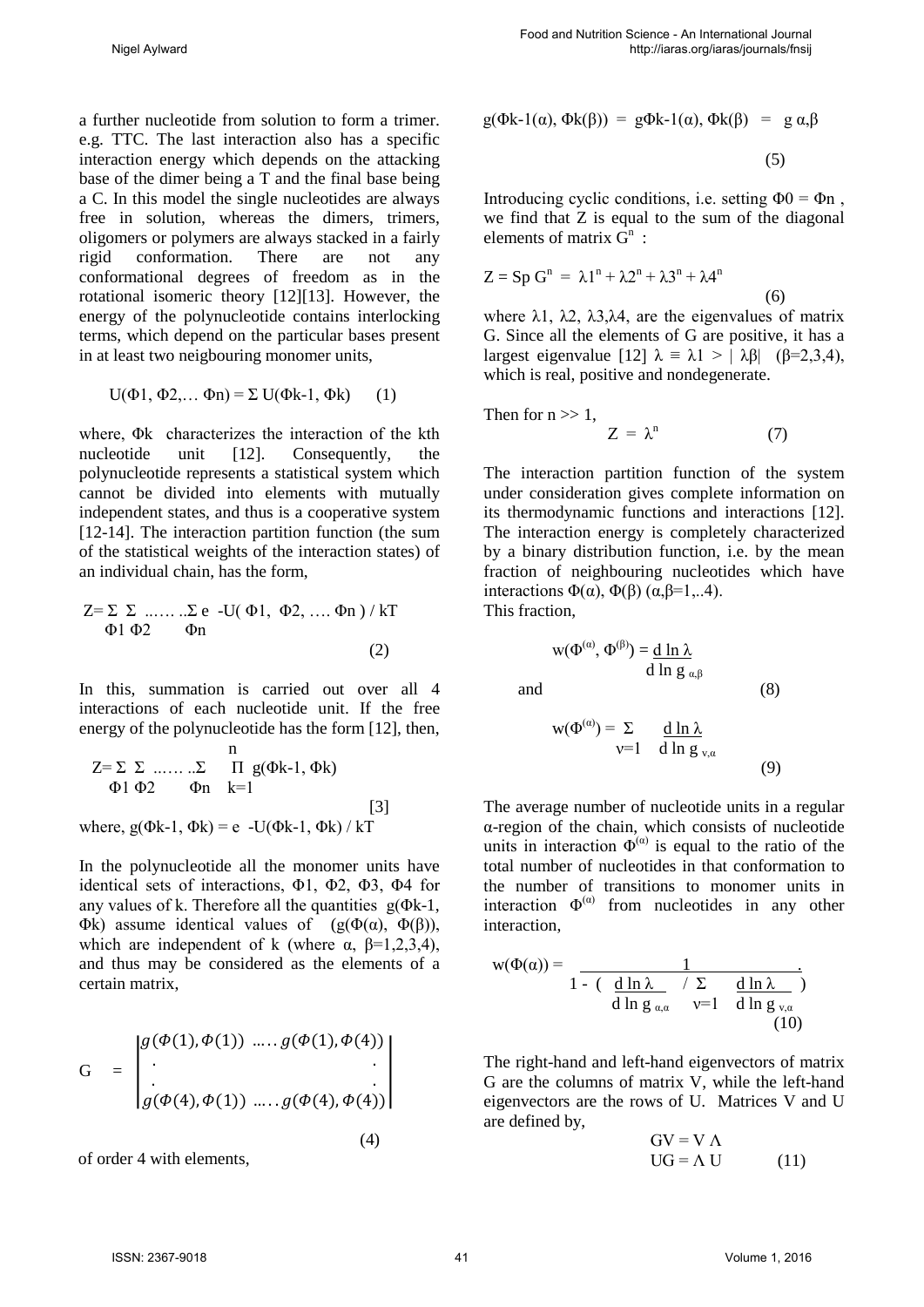where,  $\Lambda$  is a diagonal matrix the elements of which are the eigenvalues,  $\lambda_{\alpha}$  of matrix G. It is found,

$$
w(\Phi^{(\alpha)}, \Phi^{(\beta)}) = (g_{\alpha,\beta} / \lambda)_{\text{ulav}\beta 1}
$$
  
\n
$$
w(\Phi(\alpha)) = u_{1\alpha}v_{\alpha 1}
$$
\n(12)

$$
w(\Phi(\alpha)) = \lambda / (\lambda - g_{\alpha\alpha}) \qquad (14)
$$

These quantities allow the polynucleotide to be characterized in terms of its nucleotide fractions (T,C,A,G); its dinucleotide interactions (TT,TC,TA,TG,…..GT,GC,GA,GG), a 4 x 4 matrix, and the average length of sequences (T,C,A,G) throughout its length. Once these percentage quantities are found for a nucleotide interacting with its neighbour, they can be established for any polynucleotide of the same composition by scaling with its number of neighbour interactions.

# **3 Calculated values from the free energy data for stacked 2-deoxyribose dinucleotides.**

To reasonably compare the results with those for nucleotides stacking in solution a number of approximations are necessary. First the entropies of stacking were taken to be those calculated at the HF/6-31G\* level of accuracy. With these values the free energies for stacking were calculated [7,11].

However, the bases make strong electrostatic and hydrogen bonds in the gas phase to the maximum values expected. A scaling factor is necessary to make the interactions in keeping with solution data. All of the free energies of stacking as given in Table 7 were scaled by a factor of 1/50. The same as previously used to scale free energy values from ribose dinucleotides [11]

In terms of statistical weights, e-ΔG/RT , the matrix G has the values,

| 2.1400 1.7251 2.2610 1.8836                          |
|------------------------------------------------------|
| $\left[1.8906\ 2.0369\ 2.0618\ 2.4191\right]$        |
| $\left  1.6910 \right  2.0712 1.7322 2.0333 \right $ |
| 2.2517 3.3713 1.7228 3.0160                          |
|                                                      |

The eigenvalues of G are, 8.6541, 0.5132, 0.1525, - 0.3946

The matrix V has the values

|        |                   | $\left[0.4550 - 0.8472 - 0.8001 - 0.1600\right]$                   |
|--------|-------------------|--------------------------------------------------------------------|
|        |                   | $\begin{bmatrix} 0.4869 & 0.1559 & 0.3250 & -0.6680 \end{bmatrix}$ |
| 0.4348 |                   | $0.0718$ $0.5012$ $0.0880$                                         |
| 0.6057 | $0.5827 - 0.0551$ | 0.7214                                                             |

and U has the values,

|  | $\begin{array}{ llll} 0.4624 & 0.5399 & 0.4482 & 0.5478 \\ -0.6406 & 0.8760 & -1.4971 & 0.8516 \\ -0.3154 & 0.4017 & 1.6812 & -0.6469 \\ 0.0341 & -1.0944 & 0.7952 & 0.2834 \end{array}$ |  |
|--|------------------------------------------------------------------------------------------------------------------------------------------------------------------------------------------|--|
|  |                                                                                                                                                                                          |  |

This data allows the weights of the single nucleotides to be calculated as,

> $w(t) = 0.21039$  $w(c) = 0.26288$  $w(a) = 0.19488$  $w(\varphi) = 0.33180$

and the weights of the dinucleotide pairs to be calculated as shown in Table 1.

Table 1. Weights for deoxyribose dinucleotides at 298.15 K.

|   | т       | C       |         | G       |
|---|---------|---------|---------|---------|
| т | 0.05203 | 0.04488 | 0.05253 | 0.06096 |
|   | 0.05367 | 0.06187 | 0.05593 | 0.09141 |
|   | 0.03985 | 0.05223 | 0.03901 | 0.06378 |
| G | 0.06485 | 0.10391 | 0.04742 | 0.11564 |

The average number of nucleotides in a regular region is calculated as,

 $v(t) = 1.33$ ,  $v(cc) = 1.31$ ,  $v(aa) = 1.25$ ,  $v(gg) = 1.54$ 

These results give,

 $w(t) + w(a) = 0.40527$  $w(c) + w(g) = 0.59468$ or the ratio,  $(A+T)/(C+G) = 68.15$  %.

This indicates that for a solution that is equimolar in the nucleotides the ratio of  $(A+T)/(C+G) < 1.0$  in the species resulting from stacking. This ratio calculated at 86.1 % is as found in salmon sperm DNA [15].

### **3.1 A Comparison of the nucleotide frequency quantities for tRNA with the values calculated from the one-dimensional Ising Model of a stacked polynucleotide.**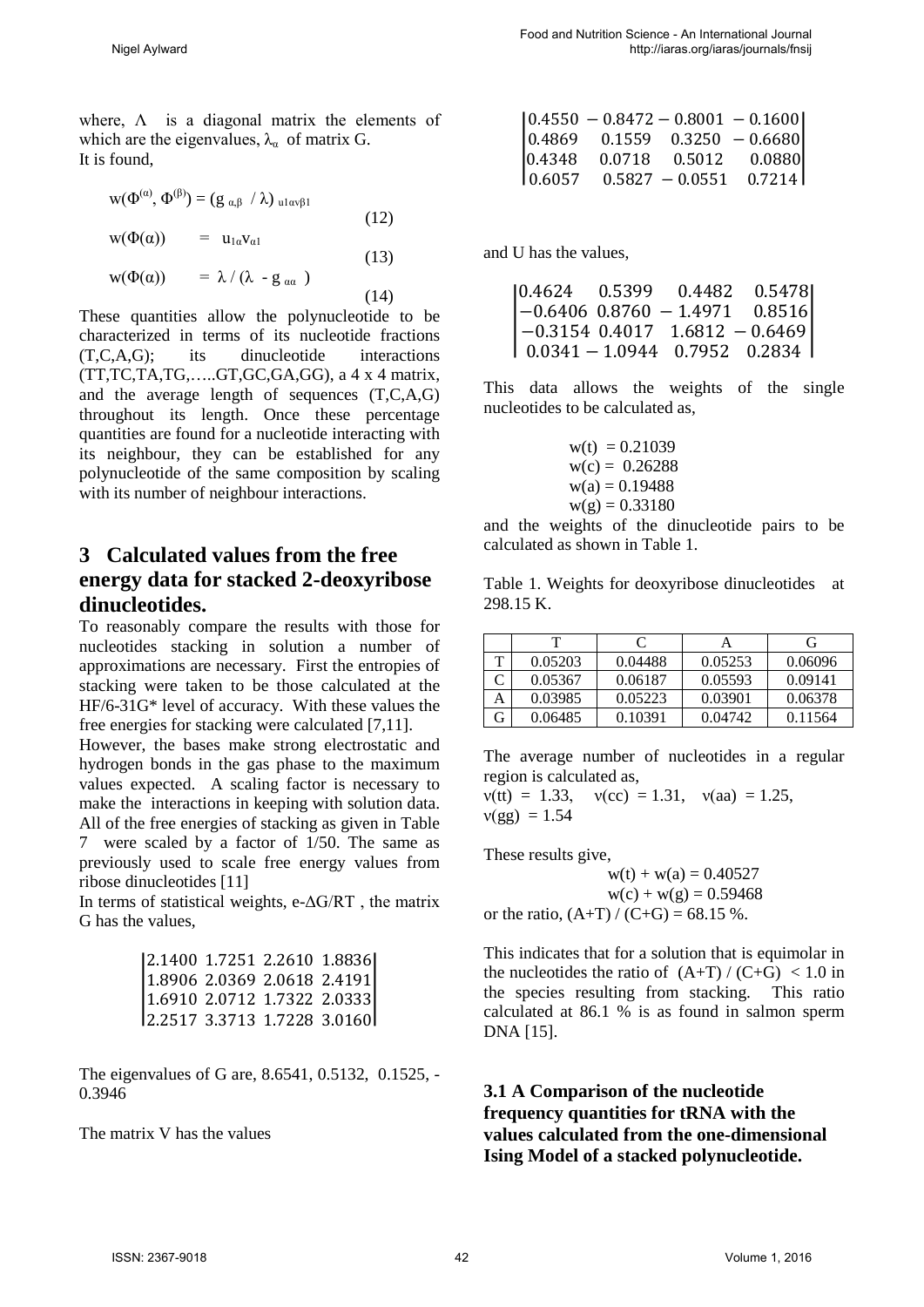#### **3.1.1 The Serine Anticodon**

The serine anticodon depicted here is from the work of [16].

The excised sequence used here, is as indicated: 5'

GGAGGCGTGGCAGAGTGGTTTAATGCACCG GTCTTGAAAACCGGCAGTCGCTCCGGCGAC TCATAGGTTCAAATCCTATCGCCTCCGTAA 3'

It has 90 nucleotides and 89 interactions are considered.

The sum of the numbers of T,C,A,G nucleotides for the anticodon are, 20,24,20, 26,

The calculated numbers of T,C,A,G are 18.94, 23.66, 17.39, 29.86.

This is depicted in Fig1.

The RMS deviation for the anticodon is 2.40.



Fig.1. The number of deoxyribose nucleotides T,C,A,G in a stack of 90 for serine anticodon tRNA, compared to the values calculated from the stacking values using the Ising model [10].

Moreover in 8000 randomizations of the anticodon sequence at constant composition the anticodon was within 1% of the mean designating it as an entirely typical polynucleotide formed in accordance with the statistical weights for stacking, although this is a small sample compared to  $4^{90}$ .

For the anticodon the numbers of neighbouring pairs is given as a matrix, Table 2.

Table.2. Dinucleotide composition of the anticodon of serine tRNA.

The statistical frequencies for the anticodon are depicted in Fig.2 together with the calculated values



Fig.2. The number of stacked deoxyribose dinucleotides,16, in a stack of 90 for the serine anticodon compared to the values calculated from the stacking values using the Ising model [10]. The RMS deviation of these values is 1.64 . Although quite large as a percentage, the polynucleotide may have many different sequences of the same energy.

#### **3.1.2 The Serine Codon**

The sum of the numbers of T,C,A,G nucleotides for the codon are, 20,26,20, 24,

The RMS deviation for the codon is 3.46 The dinucleotide composition of the serine tRNA codon is shown in Table 3, assumed to be the Watson-Crick complementary strand.

Table 3. Dinucleotide composition of the codon of serine tRNA.

It is noted that the RMS deviation of the codon from the calculated composition is larger than for the anticodon. The difference is 1.06. This is a general characteristic for the tRNAs as shown in Table 4.

Table 4. A Comparison of the RMS deviations from the calculated values for the anticodon and codon for the tRNAs of T4 for T,C,A,G and the dinucleotides TT---GG..

| tRNA | Ser  | Ser        | Arg                | Arg   |
|------|------|------------|--------------------|-------|
|      | tRNA |            | tRNA   tRNA   tRNA |       |
|      | anti | codon anti |                    | codon |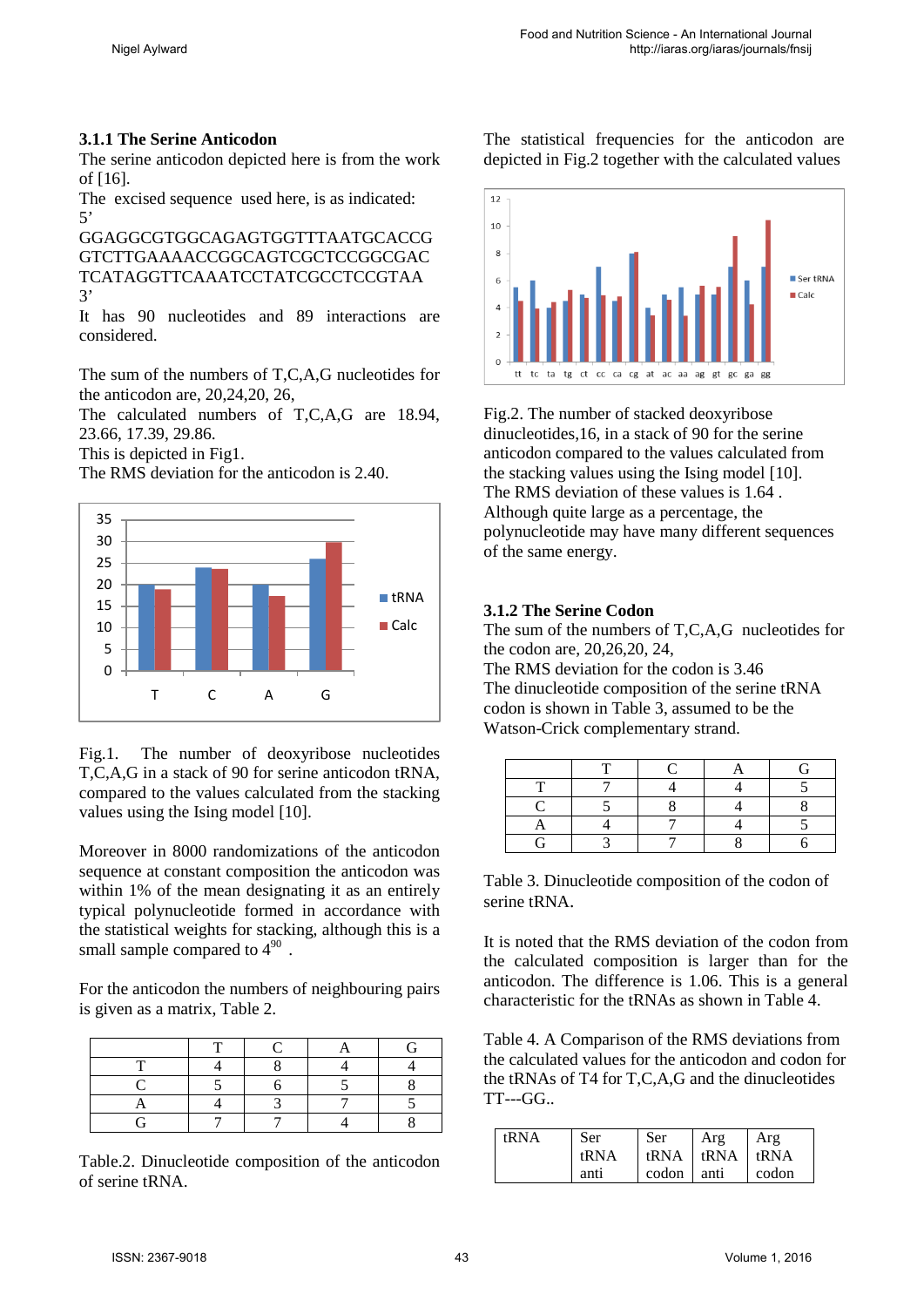|                               | codon             |       | codon  |                   |
|-------------------------------|-------------------|-------|--------|-------------------|
| T, C, A, G                    | $\overline{2}.40$ | 3.46  | 1.30   | $\overline{2.15}$ |
| <b>RMS</b>                    |                   |       |        |                   |
| deviation                     |                   |       |        |                   |
| $\overline{\text{TT}}$ ,---GG | 1.64              | 2.03  | 1.79   | 2.09              |
| <b>RMS</b>                    |                   |       |        |                   |
| deviation                     |                   |       |        |                   |
|                               | Thr               | Thr   | Pro    | Pro               |
|                               | tRNA              | tRNA  | tRNA   | tRNA              |
|                               | anticod           | codon | antico | codon             |
|                               | on                |       | don    |                   |
| T, C, A, G                    | 1.89              | 2.28  | 2.00   | 3.24              |
| <b>RMS</b>                    |                   |       |        |                   |
| deviation                     |                   |       |        |                   |
| TT,---GG                      | $\overline{2.20}$ | 2.48  | 2.49   | 3.05              |
| <b>RMS</b>                    |                   |       |        |                   |
| deviation                     |                   |       |        |                   |
|                               | Ileu              | Ileu  | Leu    | Leu               |
|                               | tRNA              | tRNA  | tRNA   | tRNA              |
|                               | anticod           | codon | antico | codon             |
|                               | on                |       | don    |                   |
| T, C, A, G                    | 2.03              | 2.37  | 2.57   | 2.82              |
| <b>RMS</b>                    |                   |       |        |                   |
| deviation                     |                   |       |        |                   |
| $TT$ ,--- $GG$                | $2.\overline{82}$ | 3.04  | 2.55   | $\overline{2.72}$ |
| <b>RMS</b>                    |                   |       |        |                   |
| deviation                     |                   |       |        |                   |
|                               | Gly               | Gly   | Gln    | Gln               |
|                               | tRNA              | tRNA  | tRNA   | tRNA              |
|                               | anticod           | codon | antico | codon             |
|                               | on                |       | don    |                   |
| T, C, A, G                    | 3.70              | 3.58  | 2.39   | 2.67              |
| <b>RMS</b>                    |                   |       |        |                   |
| deviation                     |                   |       |        |                   |
| $TT, --GG$                    | 3.57              | 3.47  | 2.61   | 3.20              |
| <b>RMS</b>                    |                   |       |        |                   |
| deviation                     |                   |       |        |                   |

#### **3.1.3 The Serine Anticodon and Codon Stacking Free Energies.**

The calculated values for the stacking free energy values of the anticodon and codon for several of the tRNA from [16-17] are shown in Table 5

Table 5. A Comparison of the stacking energies (h) for the anticodon and codon of tRNAs with the values calculated from the one-dimensional Ising Model of a stacked polynucleotide. T=298.15 K.

| fRNA                | Stacking free      | Stacking     |
|---------------------|--------------------|--------------|
|                     | energy, $\Delta G$ | free energy, |
|                     | from               | AG from      |
|                     | deoxyribose        | ribose       |
|                     | dinucleotides      | dinucleotid  |
|                     |                    | es           |
| Ser tRNA anticodon  | $-3.22040$         | $-2.92688$   |
| Ser tRNA codon      | $-3.19292$         | -2.88689     |
| Arg tRNA anticodon  | $-2.65546$         | $-2.36994$   |
| Arg tRNA codon      | $-2.61303$         | $-2.35691$   |
| Thr tRNA anticodon  | $-2.62747$         | $-2.37119$   |
| Thr tRNA codon      | -2.54394           | $-2.35500$   |
| Pro tRNA anticodon  | $-2.54374$         | $-2.25660$   |
| Pro tRNA codon      | -2.42539           | $-2.20929$   |
|                     |                    |              |
| Ileu tRNA anticodon | $-2.67985$         | $-2.37114$   |
| Ileu tRNA codon     | $-2.62902$         | $-2.31519$   |
|                     |                    |              |
| Leu tRNA anticodon  | $-2.98857$         | $-2.71806$   |
| Leu tRNA codon      | -2.97090           | $-2.69992$   |
|                     |                    |              |
| Gly tRNA anticodon  | $-2.36667$         | $-2.16657$   |
| Gly tRNA codon      | $-2.38028$         | $-2.18709$   |
|                     |                    |              |
| Gln tRNA anticodon  | $-2.54275$         | $-2.23218$   |
| Gln tRNA codon      | $-2.47271$         | $-2.21614$   |
|                     |                    |              |

The stacking value for the serine tRNA codon, -3.19292 h, is higher than that of the anticodon, -3.22040. It was also found that the value for the anticodon is within 1 % of the average value calculated for 8100 sequences formed at random, but with the same base composition. This does suggest that at low ionic strength where repulsion between strands is dominant, that the anticodon formed first. However, at high ionic strength the dominance of the strength of GC stacking together with the strength of the G-C Watson Crick base pairing, suggests nucleation of anti-paralleling of the chains would occur and they would propagate together in opposite directions. However, neither the actual type of nucleotide that polymerized or the ionic strength are known [9].

For transcription of the DNA it is apparent that the Watson Crick hydrogen bonding provides both specificity and sufficient energy for an exergonic reaction of either the codon or the anticodon to replicate.

For translation of the codon it is only necessary for the free bases to stack to form the RNA anticodon. This stack being more abundant than the higher energy RNA codon. However, the DNA anticodon also has a favourable exergonic reaction with the RNA codon. However, this reaction appears less likely as the abundance of the RNA codon should be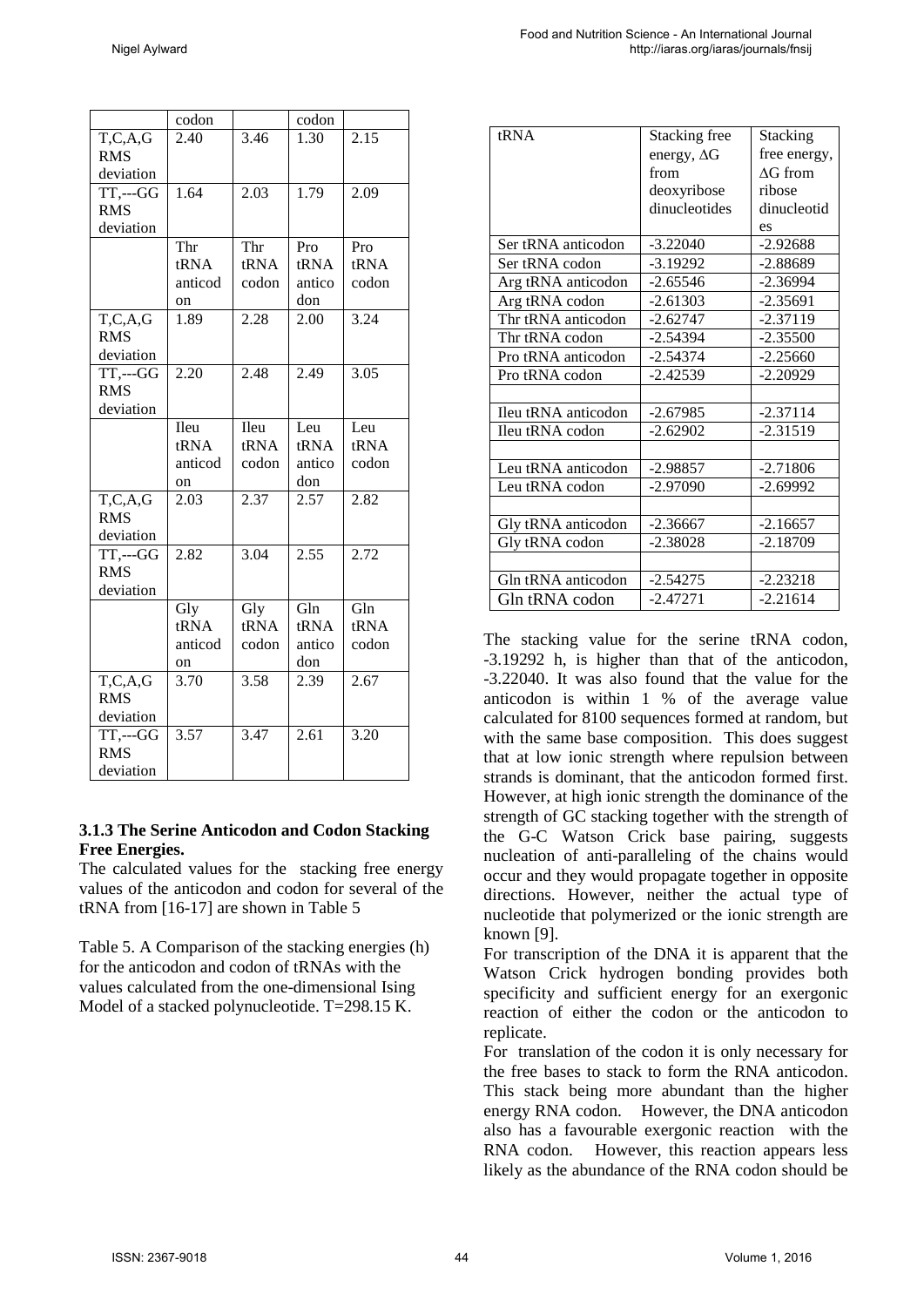much less according to the Boltzman Law. The relative values of these stacks are given in Table 5.

In most cases the RMS deviation of the mononucleotide composition is less for the anticodon than for the codon. In most cases RMS deviation of the dinucleotide composition is less for the anticodon than for the codon. The sequence of RMS values for the anticodon approximately follows that of the sequence of tRNA sequences in the genome [16], perhaps suggesting that nucleation sites began near serine and arginine sequences and the environment for stacking became more perturbed as the genome lengthened, as shown,

Genome Sequence

| Gln - Leu - Gly - Pro - Ser - Thr - iLeu |                                         |  |  |
|------------------------------------------|-----------------------------------------|--|--|
|                                          |                                         |  |  |
|                                          |                                         |  |  |
| <b>RMS</b> values                        |                                         |  |  |
| 2.61 2.57 3.70 2.00 2.40 1.89 2.03       |                                         |  |  |
|                                          | -----------------------------------1.30 |  |  |

#### **3.2 The Stacking Energies for the Anticodon and Codon of tRNA for Arginine with the Values Calculated from the One-dimensional Ising Model of a Stacked Polynucleotide**

Similar results were found for the arginine anticodon and codon.

The arginine anticodon depicted here is from the work of [16]

The excised sequence used here, is as indicated:

5'

GTCCCGCTGGTGTAATGGATAGCATACGATCCTTC TAAGTTTGCGGTCCTGGTTCGATCCCAGGGCGGGA TACCA 3'

It has 75 nucleotides and 74 interactions are considered.

The sum of the numbers of T,C,A,G nucleotides are, 20,19,14, 22,

The calculated numbers of T,C,A,G are,

15.48,19.85,14.55,25.13

The RMS deviation for the anticodon is 1.30. whilst that for the codon is 2.15, Table 4.

For the anticodon the numbers of neighbouring pairs is given as a matrix, Table 6

Table.6. Dinucleotide composition in the anticodon of arginine tRNA.

Also shown are the numbers for the codon itself, assumed to be the Watson-Crick complementary strand, Table 7.

Table.7. Dinucleotide composition in the codon of arginine tRNA.

The corresponding calculated values for the arginine tRNA are, Table.8.

|   |      | $\mathcal{C}$ |      | G    |
|---|------|---------------|------|------|
| т | 3.85 | 3.32          | 3.89 | 4.51 |
| C | 3.97 | 4.58          | 4.14 | 6.77 |
| Α | 2.95 | 3.87          | 2.89 | 4.72 |
| G | 4.80 | 7.69          | 3.51 | 8.56 |

Table.8. Calculated dinucleotide composition for the arginine tRNA.

The RMS deviation of these values for the anticodon is 1.79 and for the codon 2.09, Table 4. Although quite large as a percentage, the polynucleotide may have many different sequences of the same energy. The RMS difference between the values for the codon and anticodon is 0.30.

The stacking energies for the bases of the anticodon and codon are given in Table 5.

It was again found that the value for the anticodon is within 1 % of the average value calculated for 8100 sequences formed at random, but with the same base composition, whilst that for the codon was higher.

#### **3.3. The Stacking Energies for the Anticodon and Codon of tRNA for Ileucine with the Values Calculated from the One-dimensional Ising Model of a Stacked Polynucleotide**

Similar results were found for the ileucine anticodon and codon.

The ileucine anticodon depicted here is from the work of [16].

The excised sequence used here, is as indicated: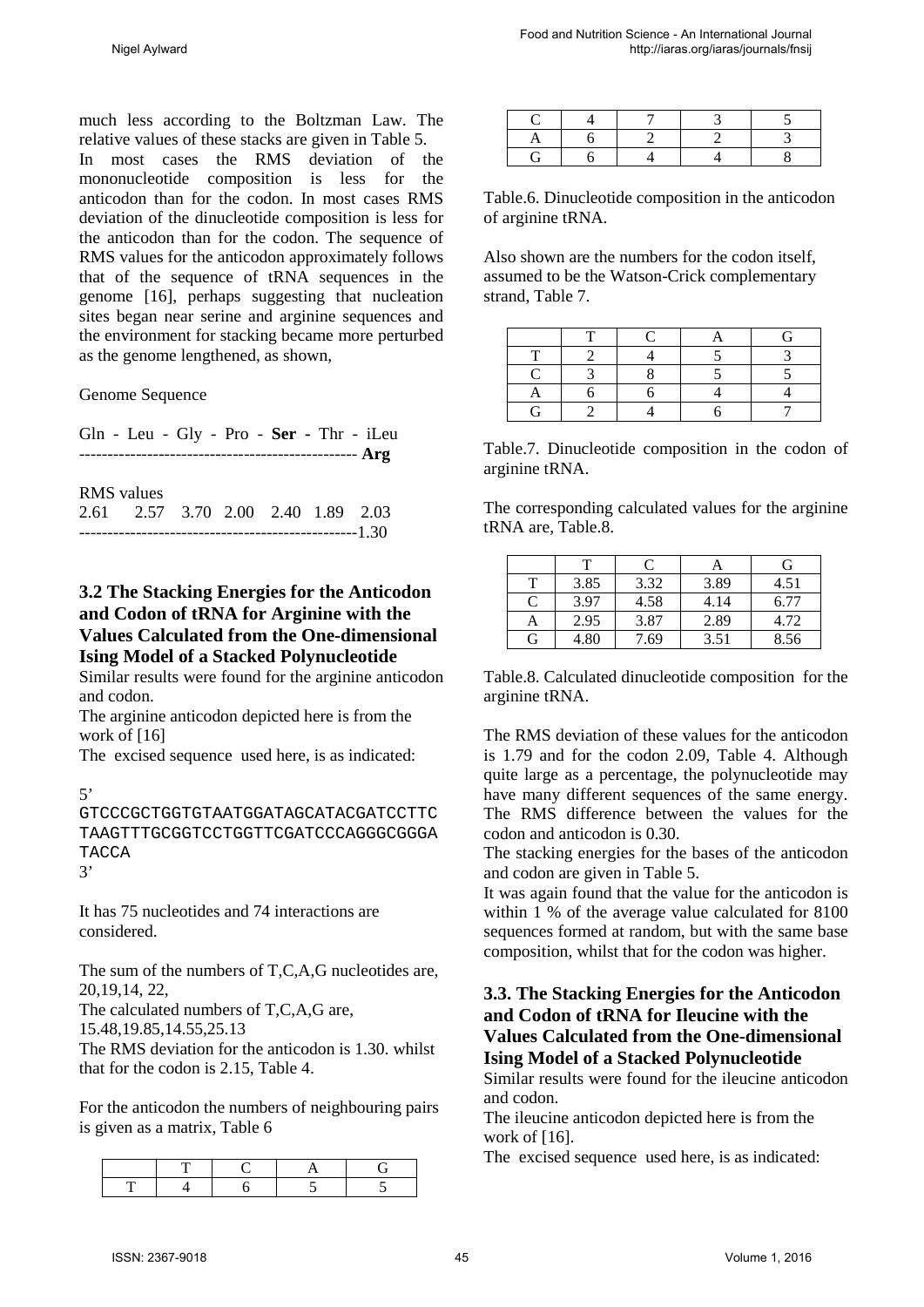5'

GGCCCTGTAGCTCAATGGTTAGCAGCAGTCCCCTC ATAAGGGAAAGGTTACCAGTTCAAATCTGGTCTGG GTCATAT

3'

It has 77 nucleotides and 76 interactions are considered.

The sum of the numbers of T,C,A,G nucleotides are, 20,18,19, 20,

The calculated numbers of T,C,A,G are,

15.90,20.38,14.93,25.80

The RMS deviation for the anticodon is 2.03. whilst that for the codon is 2.37.

For the anticodon the numbers of neighboring pairs is given as a matrix, Table 9.

Table.9. Dinucleotide composition in the anticodon of ileucine tRNA.

Also shown are the numbers for the codon itself, assumed to be the Watson-Crick complementary strand, Table.10.

Table.10. Dinucleotide composition in the codon of ileucine tRNA.

The corresponding calculated values for the ileucine tRNA are, Table.11.

|   |      |      | A    | G    |
|---|------|------|------|------|
| т | 3.88 | 3.40 | 3.82 | 4.59 |
| C | 4.07 | 4.25 | 4.17 | 7.00 |
| А | 2.98 | 3.95 | 2.96 | 4.85 |
| G | 4.76 | 8.01 | 3.66 | 9.02 |

Table11. Calculated dinucleotide composition in ileucine tRNA.

The RMS deviation of these values for the anticodon is 2.82 and for the codon 3.04, Table 4. Although quite large as a percentage, the polynucleotide may have many different sequences of the same energy. The RMS difference between the values for the codon and anticodon,  $RMS = 0.22$ .

It was again found that the value for the anticodon is within 1 % of the average value calculated for 8100 sequences formed at random, but with the same base composition, but that for the codon is higher..

#### **3.4 The Stacking Energies for the Anticodon and Codon of tRNA for Threonine with the Values Calculated from the One-dimensional Ising Model of a Stacked Polynucleotide**

Similar results were found for the threonine anticodon and codon.

The threonine anticodon depicted here is from the work of [16].

The excised sequence used here, is as indicated:

5'

GCTGATTTAGCTCAGTAGGTAGAGCACCTCA CTTGTAATGAGGATGTCGGCGGTTCGATTCC GTCAATCAGCACCA 3'

It has 76 nucleotides and 75 interactions are considered.

The sum of the numbers of T,C,A,G nucleotides are, 20,16,17, 20,

The calculated numbers of T,C,A,G are, 15.69,20.11,14.74,25.46

The RMS deviation for the anticodon is 1.89. whilst that for the codon is 2.28.

For the anticodon the numbers of neighboring pairs is given as a matrix, Table.12.

|    |  | ٢÷. |
|----|--|-----|
|    |  |     |
|    |  |     |
|    |  |     |
| ſ÷ |  |     |

Table.12. Dinucleotide composition in the anticodon of threonine tRNA.

Also shown are the numbers for the codon itself, assumed to be the Watson-Crick complementary strand, Table.10.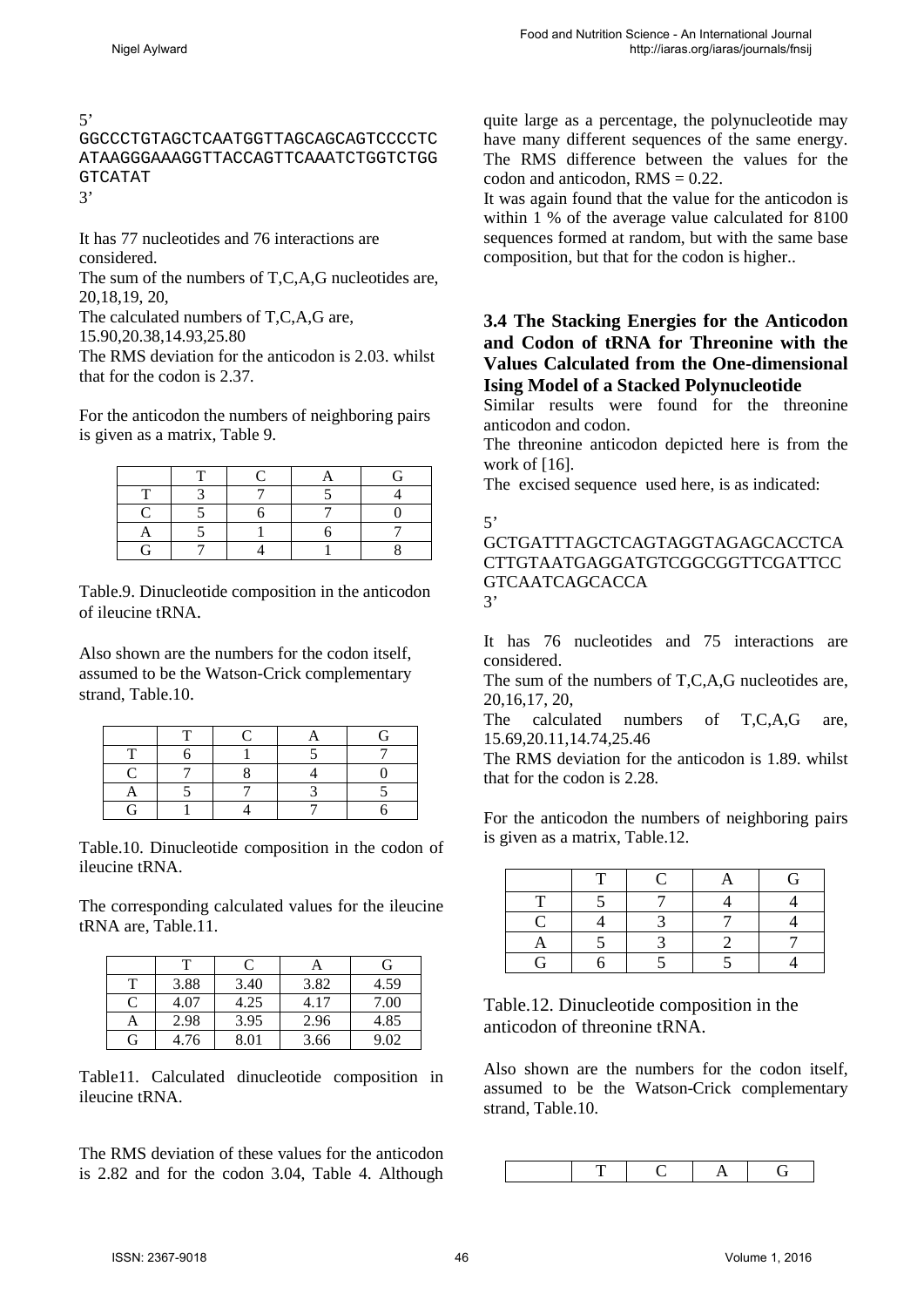Table.13. Dinucleotide composition in the codon of threonine tRNA.

The corresponding calculated values are, Table.14.

|               | т    | C    | Α    | G    |
|---------------|------|------|------|------|
| т             | 3.90 | 3.37 | 3.94 | 4.57 |
| $\mathcal{C}$ | 4.03 | 4.64 | 4.20 | 6.86 |
| Α             | 2.99 | 4.78 | 4.86 | 4.78 |
| G             | 4.86 | 7.79 | 3.56 | 8.67 |

Table.14. Calculated dinucleotide composition in threonine tRNA.

The RMS deviation of these values for the anticodon is 2.20 and for the codon 2.48. Although quite large as a percentage, the polynucleotide may have many different sequences of the same energy. The RMS difference between the values for the codon and anticodon is 0.28.

It was again found that the value for the anticodon is within 1 % of the average value calculated for 8100 sequences formed at random, but with the same base composition.

#### **3.5 The Combined Stacking and Watson-Crick Interaction Energies for tRNA Duplexes.**

The following Table 15 and Table 16, depict the total interaction energies for a tRNA codon with its complimentary RNA strand and compares that energy with that for the tRNA anticodon with its complimentary RNA strand.

| tRNA             | <b>DNA</b> | RNA anti | Watson-  | Total      |
|------------------|------------|----------|----------|------------|
| No.of            | codon      | codon    | Crick    | DNA-       |
| <b>Nucle</b>     | stacking   | stacking | Inter    | <b>RNA</b> |
| otides           | energy     | energy   | action   | Duplex     |
|                  |            |          | Energy   | Energy     |
| Ileu7            | $-2.629$   | $-2.371$ | $-3.135$ | $-8.135$   |
|                  |            |          |          |            |
| Arg7             | $-2.613$   | $-2.370$ | $-3.127$ | $-8.110$   |
| 5                |            |          |          |            |
| Ser90            | $-3.193$   | $-2.927$ | $-3.766$ | $-9.886$   |
| Thr76            | $-2.544$   | $-2.371$ | $-2.963$ | $-7.878$   |
| Leu <sub>8</sub> | $-2.971$   | $-2.718$ | $-3.525$ | $-9.214$   |
|                  |            |          |          |            |
| Gly7             | $-2.380$   | $-2.167$ | $-2.912$ | $-7.459$   |

| Pro74 | $-2.425$ | $-2.257$ | $-3.022$ | $-7.704$ |
|-------|----------|----------|----------|----------|
| Gln7  | $-2.472$ | $-2.232$ | $-2.917$ | $-7.622$ |

Table 15. Total interaction energies codon DNA with the complimentary RNA.

| tRNA   | <b>DNA</b> | <b>RNA</b> | Watson-     | Total      |
|--------|------------|------------|-------------|------------|
| No.    | anticodon  | codon      | Crick       | DNA-       |
|        | stacking   | stacking   | Interaction | <b>RNA</b> |
|        | energy     | energy     | Energy      | Duplex     |
|        |            |            |             | Energy     |
| Ileu77 | $-2.680$   | $-2.315$   | $-3.135$    | $-8.130$   |
| Arg75  | $-2.656$   | $-2.357$   | $-3.127$    | $-8.139$   |
| Ser90  | $-3.220$   | $-2.887$   | $-3.766$    | $-9.849$   |
| Thr76  | $-2.628$   | $-2.355$   | $-2.963$    | $-7.946$   |
| Leu87  | $-2.989$   | $-2.700$   | $-3.525$    | $-9.214$   |
| Gly74  | $-2.367$   | $-2.187$   | $-2.912$    | $-7.466$   |
| Pro74  | $-2.544$   | $-2.209$   | $-3.022$    | $-7.775$   |
| Gln73  | $-2.543$   | $-2.216$   | $-2.917$    | $-7.676$   |

Table 16. Total interaction energies for the anticodon DNA with the complimentary RNA.

Except for the case of serine tRNA these results tend to favour the transcription of the polynucleotide strand that produces the least stable duplex [18] although the Watson-Crick energies are not well differentiated for the DNA and RNA interactions.

# **4.Conclusion**

The matrix of statistical weights can be diagonalised to produce the largest eigenvalue leading to a prediction of the average composition of polynucleotide with the respective number of nucleotides found in the tRNAs of bacteriophage, T4 [16-17].

The composition and number of nearest neigbours found in the respective tRNAs is within an average of two nucleotides, exact correlation not being expected owing to the enormous number of degenerate sequences with the same composition. For all the tRNAs studied for serine, threonine, arginine and i-leucine, leucine, proline, glycine and glutamate the free energy of stacking for the anticodon was appreciably lower than for the complimentary codon (presumed Watson-Crick). The RMS deviation of the codon from the average calculated value was greater than for the anticodon. The anticodon stacking energies were within 1% of the average for sequences of the same composition, whereas the codon free energies of stacking were higher.